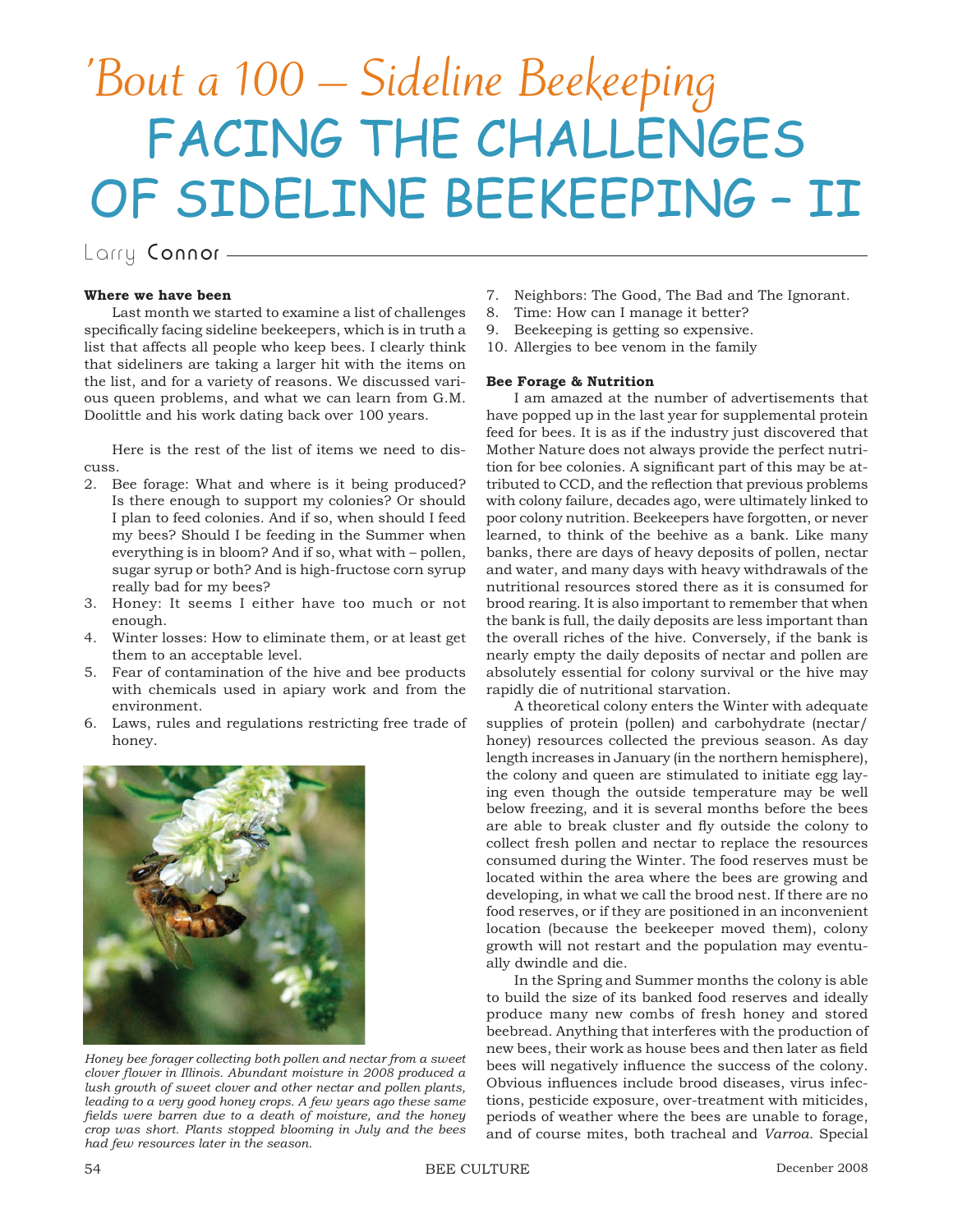mention goes to *Nosema*, an adult bee mid-gut parasite that weakens queens and worker bees so they are unable to perform normally.

But then comes a dearth, a break in the production of pollen and nectar caused by a dry climate due to lack of rainfall. But there are other causes: If you are a mid-Atlantic beekeeper and you get a major freeze in April, you lose in several ways. First, the flowers that were producing your nectar crop (or were about to) are dead. Dead flowers do not secret nectar or produce viable pollen. With trees like tulip popular, black locust and basswood, the freeze will stop production for the entire year.

Second, a dearth reduces the bank deposits to the hive, which will be forced to rely upon stored pollen (often from the previous season) and honey.

Third, the cold spell will often cause smaller colonies and nuclei/splits to go into a tight cluster and abandon the brood that is outside the cluster. This shock to the development of the hive means that the bees will be forced to clean out cells of dead sisters AND there will be reduced emergence of new foragers to help grow the colony resulting in a population inbalance. The combination of reduced population growth and frozen forage will overdraw the colony's bank of food reserves, especially pollen. This thwarts growth and may cause some colonies to die. While over wintered colonies are affected, new package colonies – with their absence of a balanced bee demographic – as well as Spring increase colonies, are seriously and negatively affected by a Spring freeze.

A second type of dearth we have seen in the past few years is due to a lack of rain, resulting in a totally dry Summer. Actually, for many folks the drought started in mid-Spring, and the absence of rain reduced normal plant growth and development – the bees had limited forage to visit. If not affected by late freezes, the last nectar many colonies received was from flowers on trees and shrubs: apples, other fruit trees, tulip popular, basswood, black locust and the many sumacs. In Michigan these trees are all done by some date in June. If the land is arid and the wetlands dry up, the clovers, wildflowers, loosestrife, goldenrod and asters are seriously reduced in growth. Because of this moisture failure, the bees will not only *not* produce a crop of honey essential for Winter survival (not to mention the beekeeper's survival), but the colonies will *not* produce adequate numbers of Winter bees that are ESSENTIAL for colony survival during the next Winter and for Spring buildup the following season.

#### **Big o' Fat Winter Bees**

If you are raising kids, especially teenagers, you know the process makes you grow old. Any arguments out there? The effort of raising children sucks the energy right out of you. The same is true with bees. Not only does a nurse bee feed on the resources of the hive to raise brood, they must draw on the fats and nutrients of their bodies to produce new bees. This is why old field bees are unable, in most cases, to raise brood very efficiently. So while a colony must have both stored pollen and honey in the hive to feed bee larvae, the nurse bees in the colony must also contain the essential nutrients as well if the brood cycle is to be effective. That is what we mean by Fat Bees – those with abundant food (fat and protein) reserves.

If there is a dearth during the later part of the sea-

*On the farm in Galesburg Michigan in August, the bumble bees were working the start thistle and the large red clover fl owers, while the honey bees were working the smaller red clover fl owers for nectar and all the fl owers for pollen. Red clover will dry up when the moisture fails, quickly turning brown. All the clovers are critical to many colonies for their rich protein-loaded pollen.*



son – July or August on – then there will be few Fat Bees – Winter Bees – in production. There may be some brood rearing, but not as much and the resulting bees will not be as well fed as they should be, and will be inferior as nurse bees. These poorly fed bees – Skinny Bees – are poorly prepared to raise new bees in the Winter and early Spring. If bees are produced, they will also be poorly fed. It is a vicious cycle, and both the bee colony and the beekeeper suffer.

Sideline beekeepers often lack the knowledge to care for this problem. They often work other jobs and have less time to monitor the status of their colonies. Although some sideline beekeepers are growing their operations as their "real" jobs have been put out of business – a common situation here in Michigan with the folks who are/were working for the auto industry. As folk's limited savings and bee income allows, they are growing the number of colonies they own and operate for honey production, pollination and nucleus sales. Yet, they often lack experience and training from people who have been through this before. So they make mistakes. They assume the bees will find food during a dearth only to find dead hives in the late Winter. They take out a second mortgage (if they can get financing) and purchase packages only to lose them to a combination of CCD, queen problems and inadequate feeding. It is not a very good business plan; in fact, it is not a plan for anything but disaster.

#### **Fewer Hives, Better Feeding**

So many sideline beekeepers are well advised to slow down and gear back on the size of their operation. Many of the commercial beekeepers have already made this decision – where a single beekeeper once kept 1,000 colonies, he or she now keeps only 600 or 700. By keeping fewer colonies they are able to keep them well fed, better managed and subject to more effective mite control methods. The bay-back will hopefully be a larger production per colony.

Jumping ahead on the list about time and resource (fuel) costs, most beekeepers with a large number of apiary locations know that there are some apiary sites that are not as efficient as others. They may produce a crop of honey in some years, but not in all years. They may